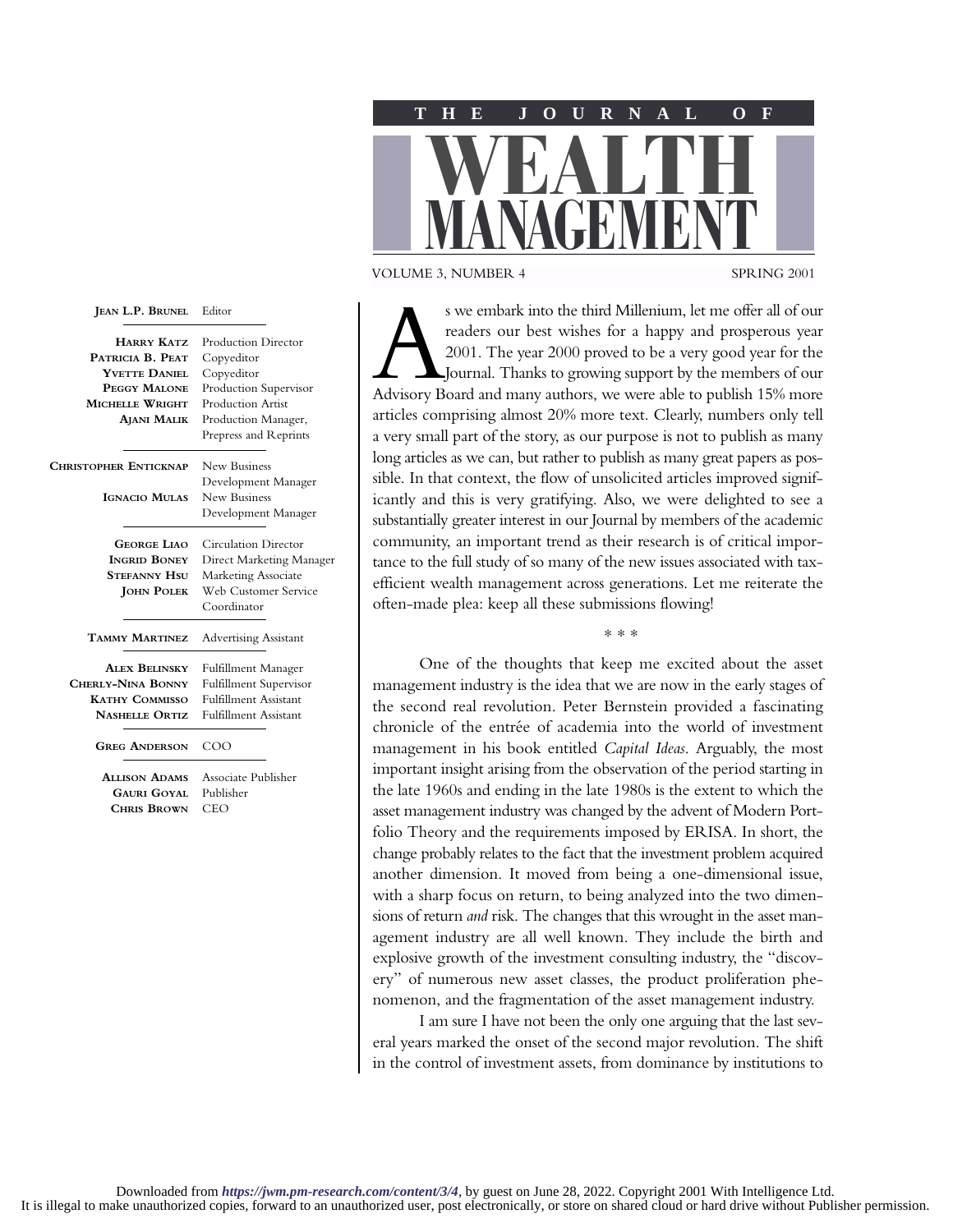

an ever-increasing role by individuals is forcing our industry to recognize the importance of tax-efficiency. Indeed, though many individuals still hold their financial assets in tax-deferred vehicles, a growing plurality has built significant taxable portfolios, helped in that process by the strong bull market of the late 1990s. This is moving the investment problem from the two dimensions it acquired over the last 30 years to a threedimensional space, with the third new dimension being tax-efficiency. What good is it to anyone to generate higher pretax returns if this does not translate into higher after-tax wealth? The first area of impact has been the traditional investment process, which now more commonly incorporates some focus on tax-efficiency, although there are still a number of investment managers who do not totally understand the full implications of being tax-efficient. The next frontier relates to the need to incorporate both income and transfer tax issues into the equation.

Though it will probably be a while before everyone can clearly see the full effect of the changes that this second revolution will cause in the asset-management industry, it is not unreasonable to speculate on three possible areas of change:

1. *A different role for portfolio managers*. Adam Smith would probably observe that the role of private asset managers has evolved in a direction that did not parallel institutional portfolio managers because client needs were different, even if not always clearly articulated. The greater attention paid to developing a solid understanding of the different needs of individuals and the effort expended to formulate customized solutions will likely lead to a very different role for private portfolio managers going forward. I expect only a small number of portfolio managers to keep focusing on security selection issues, and, in that role, to mirror the activities of their institutional counterparts. By contrast, I would not be surprised if the large majority of private portfolio managers saw the market require them to become much more adept at two tasks. First, they will need to customize each individual portfolio so that each such portfolio captures as much of the security selection insights as compatible with their starting portfolio constraints. Second, they will need to be able to explain their strategy in clear and jargon-free language.

With the growing ability of technology to help us become more productive and efficient, it is not hard to imagine those twin tasks rely-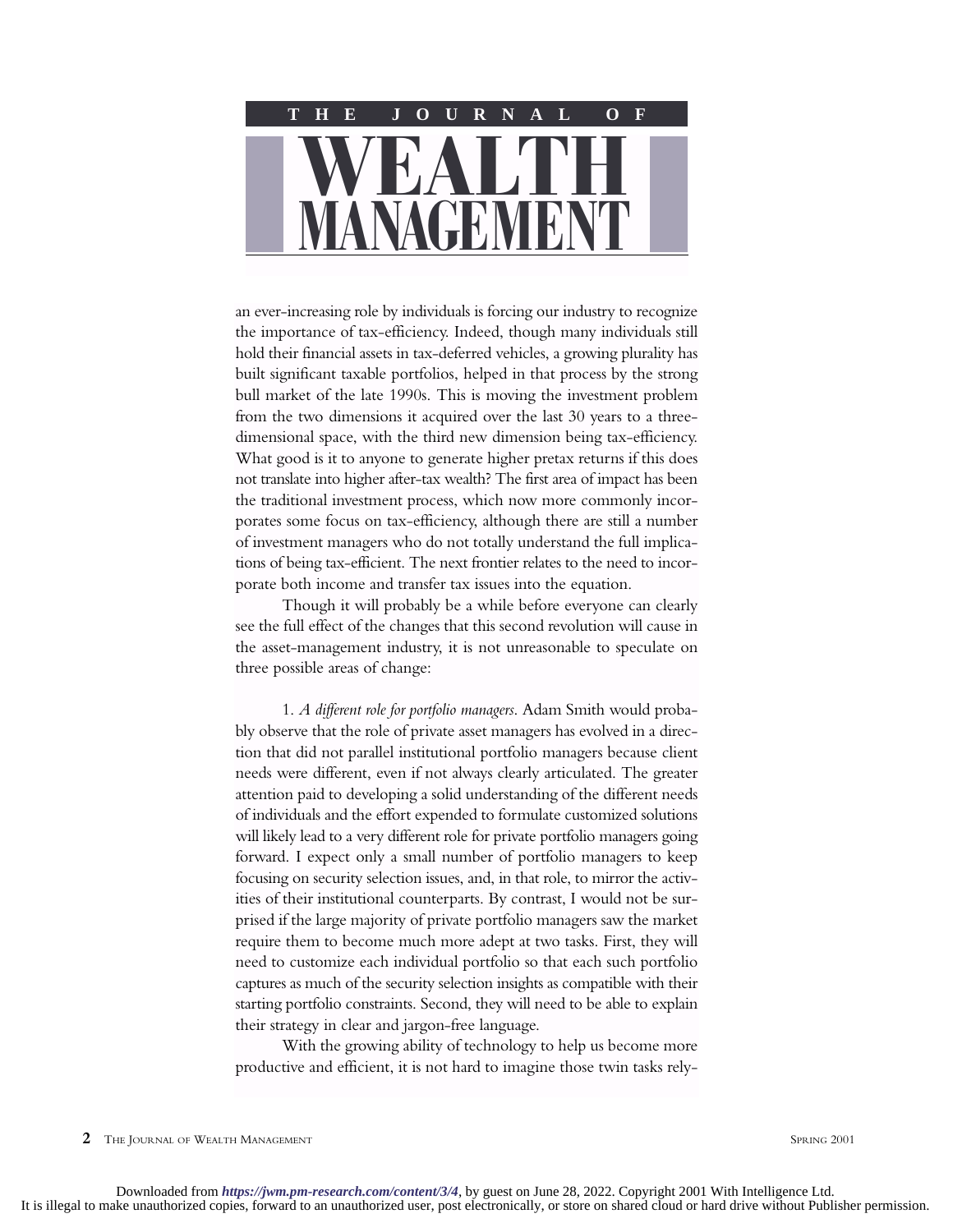

ing more and more on technology. Efficient and profitable individual portfolio customization is made possible by expert systems, which can analyze the multitude of possible transaction alternatives and recommend those that make sense in the specific circumstances of each portfolio. Enhanced, customized, and timely communication is made possible by the interactive capabilities available through an Internet delivery of individual portfolio reporting, whether those capabilities are tapped directly by each investor or by a portfolio manager who in turn would make the customized output available to each client.

2. *A growing partnership between asset and fiduciary management*. In many ways, one could argue that this is really nothing more than a return to the past. Indeed, the service model historically applied to the individual investor world involved a Siamese twin approach to the delivery of portfolio management and trust administration. The increasing need for sophisticated investment solutions has somewhat altered that relationship, with the roles of portfolio and fiduciary managers diverging somewhat. Many private asset management firms have consequently evolved the fiduciary management function closer to a business development role. Yet, I believe that the increasing attention paid to asset location issues may well take us back to that original interaction between fiduciary and portfolio managers. Portfolio management, and trust administration are both becoming more complex and sophisticated. Dynamic asset location, for instance, is placing an increased burden on trust administrators who need to be more intimately involved in the continuing interaction between investment and estate planning issues, and take substantially more proactive stances.

3. *A need for overall coordination*. The need to consider total portfolio issues and to work on a simultaneous (rather than sequential) portfolio optimization creates a role that has hitherto been played by many individuals in an uneven fashion. Total after-tax wealth management requires someone, afforded total access to the full picture, to be able to direct the working of the full orchestra helping the client. Without such an individual, who is responsible for current income tax-efficiency coordination and management across multiple pockets and in a multimanager stable? For periodic tax-efficient portfolio rebalancing decisions? For capturing the opportunities for dynamic asset location? Arguably, for

SPRING 2001 **THE JOURNAL OF WEALTH MANAGEMENT 3**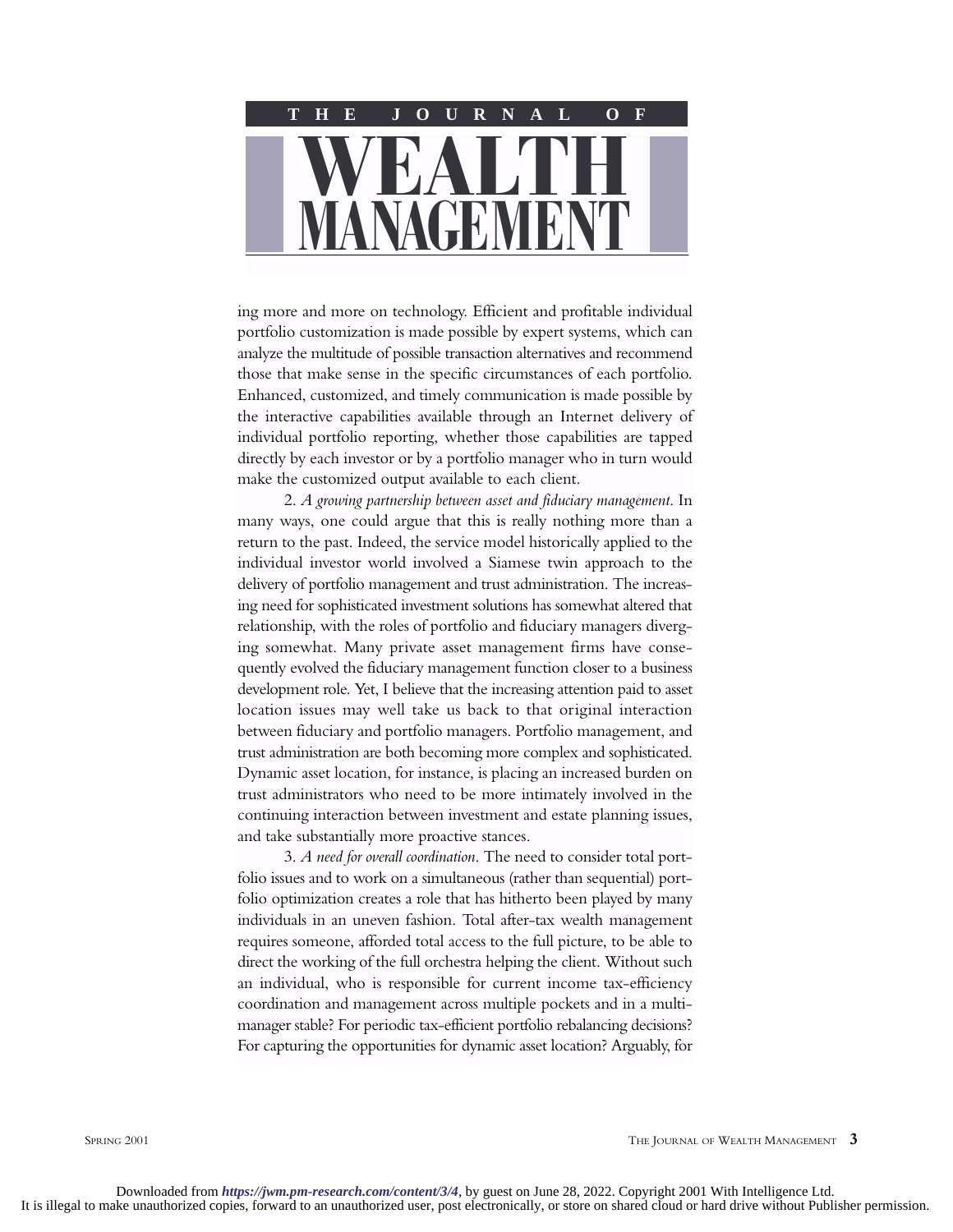

those dealing with great wealth, a family office plays that role, whether it is dedicated to a single family or to multiple families. However, when dealing with lower overall levels of wealth, it may not be practical for there to be a dedicated resource, yet the need persists. Though each of the three main generic providers of services to the wealthy (private banks, independent asset managers, and master custodians) will probably evolve a role based on their own leading competencies, one cannot help but dream of an alternative. My own dream revolves around the idea of a dedicated advisor, working within any service provider, but willing and able to think in open architecture terms. Indeed, if it is true that investors need choice and that no one has the monopoly on brains, then it must follow that the winner will have to be able to offer both proprietary and non-proprietary solutions to his or her clients.

∗∗∗

In this issue, we cover a wide diversity of topics, which can be broadly classified into three groups. The first three articles deal with various aspects of investment selection. We start with an article by Robert Arnott, Andrew Berkin, and Jia Ye, which addresses the question of the value of loss harvesting. Interestingly, though the experiments are designed somewhat differently, their conclusions are remarkably consistent with those offered in the Fall 1999 issue of our Journal by David Stein and Premkumar Narasimhan. We stay on the topic of portfolio management with an article by Mun Sim Lai and Michael Seiler, who focus on the issue of portfolio diversification and quantify the costs associated with excessive concentration. The third article is authored by Stan Beckers and Michael Suen, who evaluate the Morningstar star ratings as a selection criterion and explore whether other fund characteristics can improve the forecasting accuracy.

We next turn to the issue of strategic asset location with two articles. The first, by Lawrence Macklin provides insightful comments on dynasty trusts, an estate planning technique that offers both planning and execution benefits. In particular, many very wealthy families appreciate the fact that they change the nature of the assets transferred to future generations. Heirs become "stewards" for, rather than "users" of, the family's wealth. Frank Caliendo, Cris Lewis, and Tyler Bowles look into strategic IRA investing and take an unusual approach, the first that I have seen. They consider the relative bene-